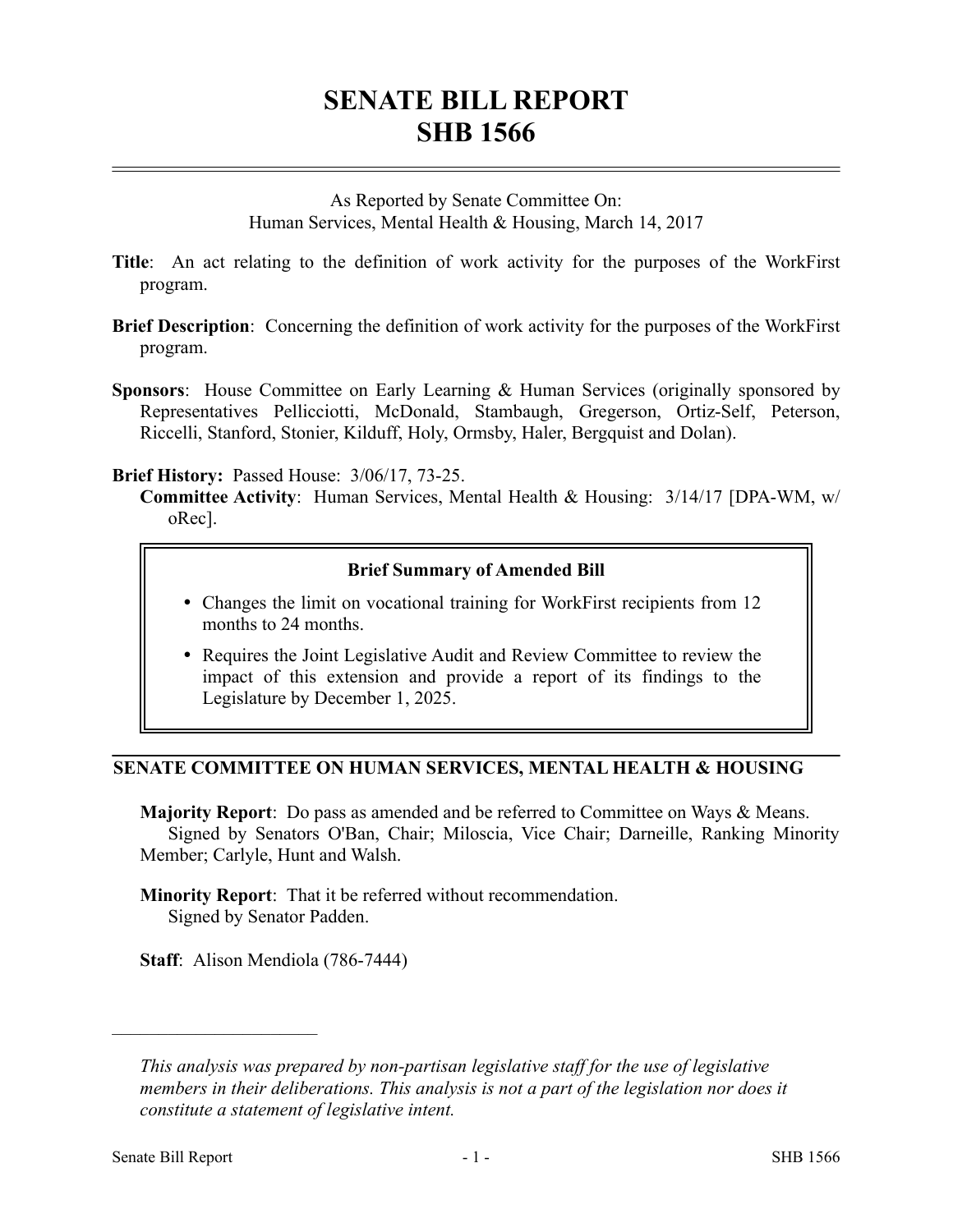**Background**: Temporary Assistance for Needy Families. Temporary Assistance for Needy Families (TANF) is a federal block grant established under the Personal Responsibility and Work Opportunity Reconciliation Act of 1996. The TANF program replaced the Aid to Families with Dependent Children program, which had provided grants to poor families with children since the 1930s.

States use TANF block grants to operate their own programs. State programs differ, but operate in accordance with the following purposes set forth in federal law:

- to provide assistance to needy families so that children may be cared for in their own homes or in the homes of relatives;
- end the dependence of needy parents on government benefits by promoting job preparation, work, and marriage;
- prevent and reduce the incidence of out-of-wedlock pregnancies and establish annual numerical goals for preventing and reducing the incidence of these pregnancies; and
- encourage the formation and maintenance of two-parent families.

In addition to money received from the federal government, states are required to spend their own funds on programs for needy families or face financial penalties; this is referred to as the Maintenance of Effort, or MOE, requirement.

WorkFirst. Washington State's TANF program is called WorkFirst and is administered by the Department of Social and Health Services (DSHS). Under the WorkFirst program, eligible adults receive various forms of assistance while they participate in activities that will help them connect to the workforce. The federal statutes require a certain participation rate for adults receiving TANF benefits, and states may be penalized if they fail to meet the required participation rate. Federal statute defines both the activity as well as the length of time that a WorkFirst participant may spend on that activity. These definitions are also codified in state law. A work activity includes unsubsidized and subsidized paid employment, internships, onthe-job training, job search and job readiness assistance, vocational education training, education, and other activities. Under current law, a WorkFirst participant's vocational education training may not exceed 12 months.

**Summary of Amended Bill**: The amount of vocational training that a WorkFirst participant may receive is increased from 12 months to 24 months.

## **EFFECT OF HUMAN SERVICES, MENTAL HEALTH & HOUSING COMMITTEE AMENDMENT(S)**:

• Removes the JLARC audit.

**Appropriation**: None.

**Fiscal Note**: Available.

#### **Creates Committee/Commission/Task Force that includes Legislative members**: No.

**Effective Date**: Ninety days after adjournment of session in which bill is passed.